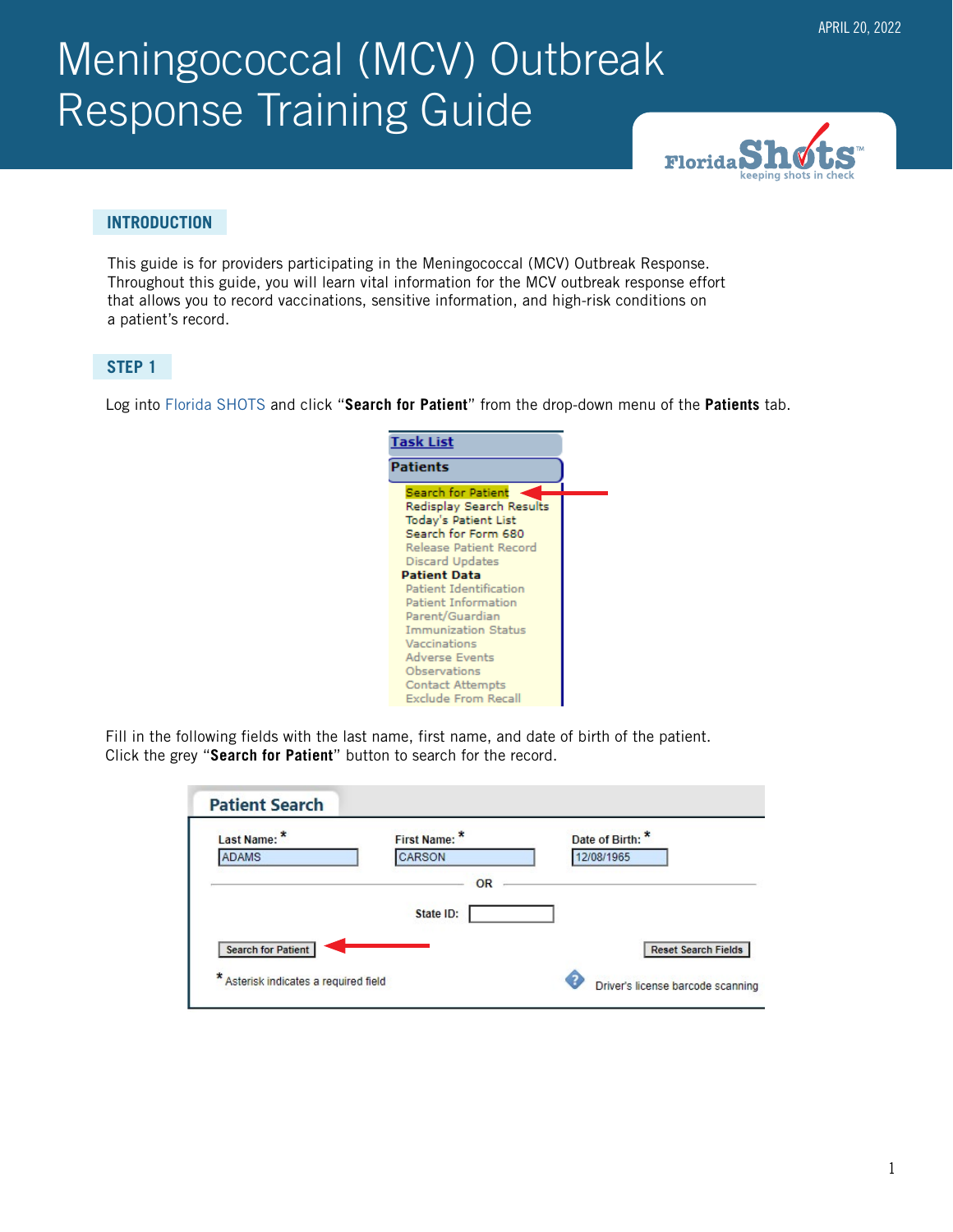# **STEP 2**

Confirm the information on the screen matches with the information you have for the patient. Click on the name to go into the record.

| Last Name: *<br><b>ADAMS</b>                   | First Name: *<br><b>CARSON</b> | Date of Birth: *<br>12/08/1965         |               |
|------------------------------------------------|--------------------------------|----------------------------------------|---------------|
|                                                | OR                             |                                        |               |
|                                                | State ID:                      |                                        |               |
| <b>Search for Patient</b>                      |                                | <b>Reset Search Fields</b>             |               |
| $\star$<br>Asterisk indicates a required field |                                | Ω<br>Driver's license barcode scanning |               |
| Last Name, First Name                          |                                |                                        | Date Of Birth |
| <b>ADAMS, CARSON</b>                           |                                |                                        | 12/08/1965    |

**NOTE:** If your client does not have an existing record in Florida SHOTS, the system will come back with the message "**No Matching Records Found**" in red. You will need to create a new record for the patient by clicking "**Add New Patient**", then filling out all required fields inside.

# **STEP 3**

Upon entering the record, you may receive the following pop-up message. This is the system's way of notifying you the patient is overdue for vaccines. Click "**OK**" to continue.

| fishotst07 says                                                |  |
|----------------------------------------------------------------|--|
| Important information regarding this patient ***               |  |
| This patient is Due Now or Overdue for the following antigens: |  |
| DIPHTHERIA: Overdue                                            |  |
| <b>TETANUS: Overdue</b>                                        |  |
| <b>PERTUSSIS: Overdue</b>                                      |  |
| <b>MEASLES: Overdue</b>                                        |  |
| <b>MUMPS: Overdue</b>                                          |  |
| <b>DUDELLA: Overdua</b>                                        |  |
| ОК                                                             |  |

Once inside, refer to the **Patients** tab once more and look for the first subheading Patient Data, then click on "**Vaccinations**" from underneath it.

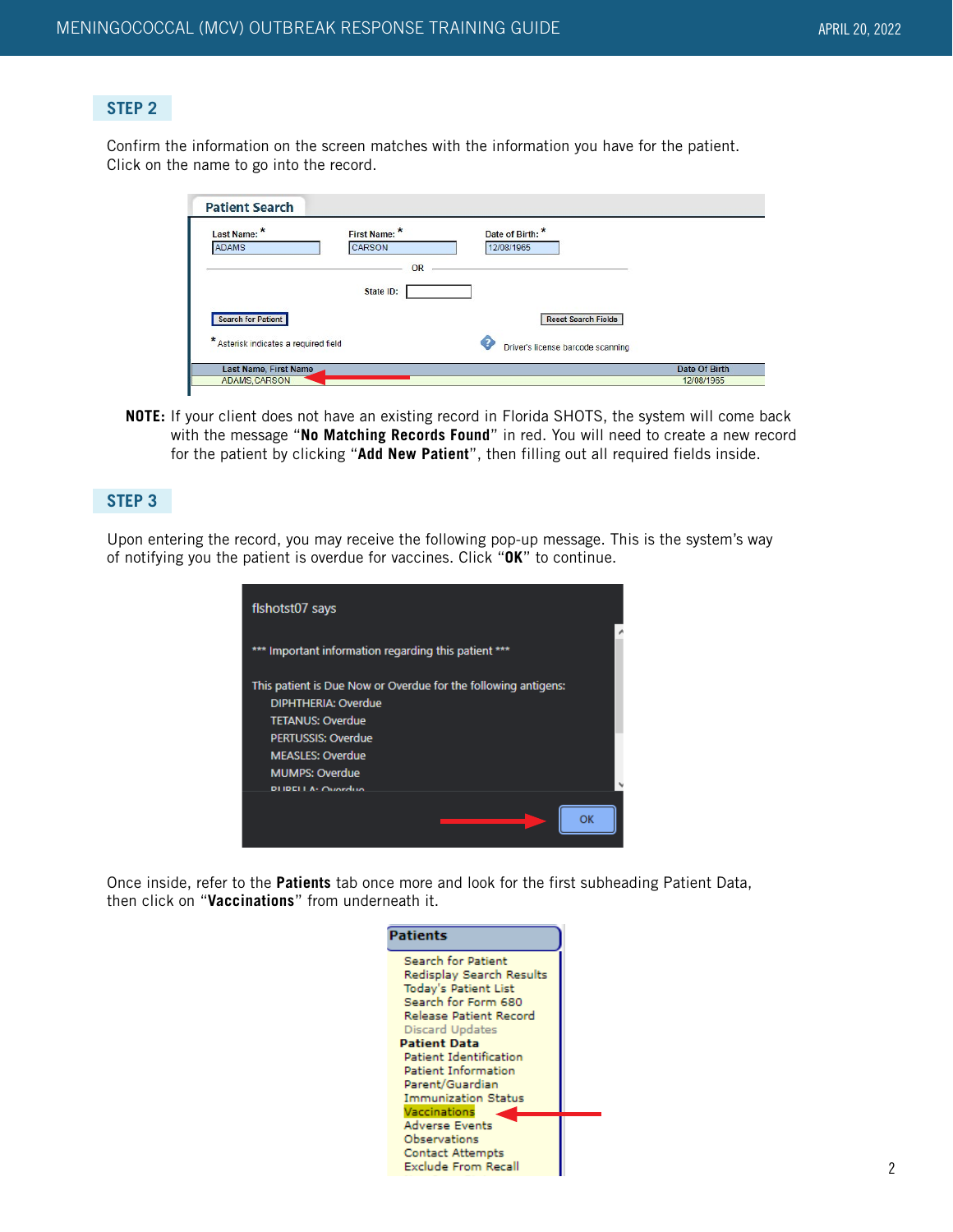# **STEP 4**

Now on the Vaccination List page, you can find previously recorded vaccines (if any) the patient received. To add a new vaccine, click the grey "**Add a Vaccination Record**" button at the bottom of the vaccination list.



#### **STEP 5**

Begin filling out all required fields on the **Add Vaccination Record** page, with the vaccine information gathered from the MCV outbreak response effort. For the MCV outbreak response effort, the Program Component should be selected as "**17.01 - MCV Outbreak**."

| <b>Add Vaccination Record</b>       |                                                                                    |                                  |                                    | <b>T03: Emulating DADECHD</b> |
|-------------------------------------|------------------------------------------------------------------------------------|----------------------------------|------------------------------------|-------------------------------|
|                                     | Barcode Scan: //// < Do not trigger the reader unless the cursor is in this field. |                                  |                                    |                               |
| Vaccine Type: $*$ $-$ Select --     |                                                                                    | <b>Vaccine Type Information</b>  | Date Given: *                      |                               |
| Injection Site: * -- Select ---     |                                                                                    |                                  | Injection Route: * - Select ---    |                               |
| Provider Org ID: * DADE CHD v       |                                                                                    |                                  | Provider Person ID: * - Select --- | $\checkmark$                  |
| Imm Service Site: * - Select ---    |                                                                                    |                                  |                                    |                               |
| Program Component: * -- Select ---  |                                                                                    |                                  |                                    |                               |
| <b>Manufacturer:</b>                | $--- Select ---$                                                                   | Include inactive<br>$\checkmark$ |                                    |                               |
| Lot Number:                         |                                                                                    |                                  | <b>Expiration Date:</b>            |                               |
| NDC:                                | $-$ Select $ \vee$                                                                 |                                  |                                    |                               |
| - El Special Conditions: 0 →        |                                                                                    |                                  |                                    |                               |
|                                     | Add another vaccination record after "Next" button is clicked                      |                                  |                                    |                               |
| Asterisk indicates a required field |                                                                                    |                                  |                                    |                               |

**NOTE:** Once the **Vaccine Type** is selected the "**Vaccine Information Statements (VIS)**" field will appear. Select the **VIS recipient** from the drop-down box to verify they gave consent for the vaccination, then enter the **VIS Date** in its corresponding field.

| <b>Add Vaccination Record</b>             |                                                                                                                                                                                      |              |                               | <b>T03: Emulating DADECHD</b>           |
|-------------------------------------------|--------------------------------------------------------------------------------------------------------------------------------------------------------------------------------------|--------------|-------------------------------|-----------------------------------------|
| <b>Barcode Scan:</b>                      | Do not trigger the reader unless the cursor is in this field.                                                                                                                        |              |                               |                                         |
| Vaccine Type: *                           | MENVEO [CVX 136]<br>Information                                                                                                                                                      | Vaccine Type |                               | Date Given: * 04/18/2022                |
| Injection Site: * LA-LEFT ARM             |                                                                                                                                                                                      |              |                               | Injection Route: *   IM-INTRAMUSCULAR v |
| Provider Org ID: * DADE CHD V             |                                                                                                                                                                                      |              | Provider Person ID: * UNKNOWN |                                         |
|                                           | Imm Service Site: " SITE1- DADE SOUTH ALL SITES                                                                                                                                      | v            | Clinic:                       | --- Select ---                          |
| Program Component: * 17.01 - MCV Outbreak |                                                                                                                                                                                      |              |                               |                                         |
|                                           | CPT: * 90734                                                                                                                                                                         |              |                               |                                         |
| Patient Insurance: * UNINSURED            |                                                                                                                                                                                      |              |                               |                                         |
|                                           | - Vaccine Information Statements-                                                                                                                                                    |              |                               |                                         |
|                                           | <b>CDC Vaccine Information Statements (VIS)</b><br><b>VIS Recipient:</b><br>×<br>Patient: ADAMS, CARSON<br>*<br>Consent for treatment given by VIS recipient<br>Yes.<br>$\checkmark$ |              | Type:<br>MENINGOCOCCAL *      | <b>VIS Date:</b><br>03/31/2016          |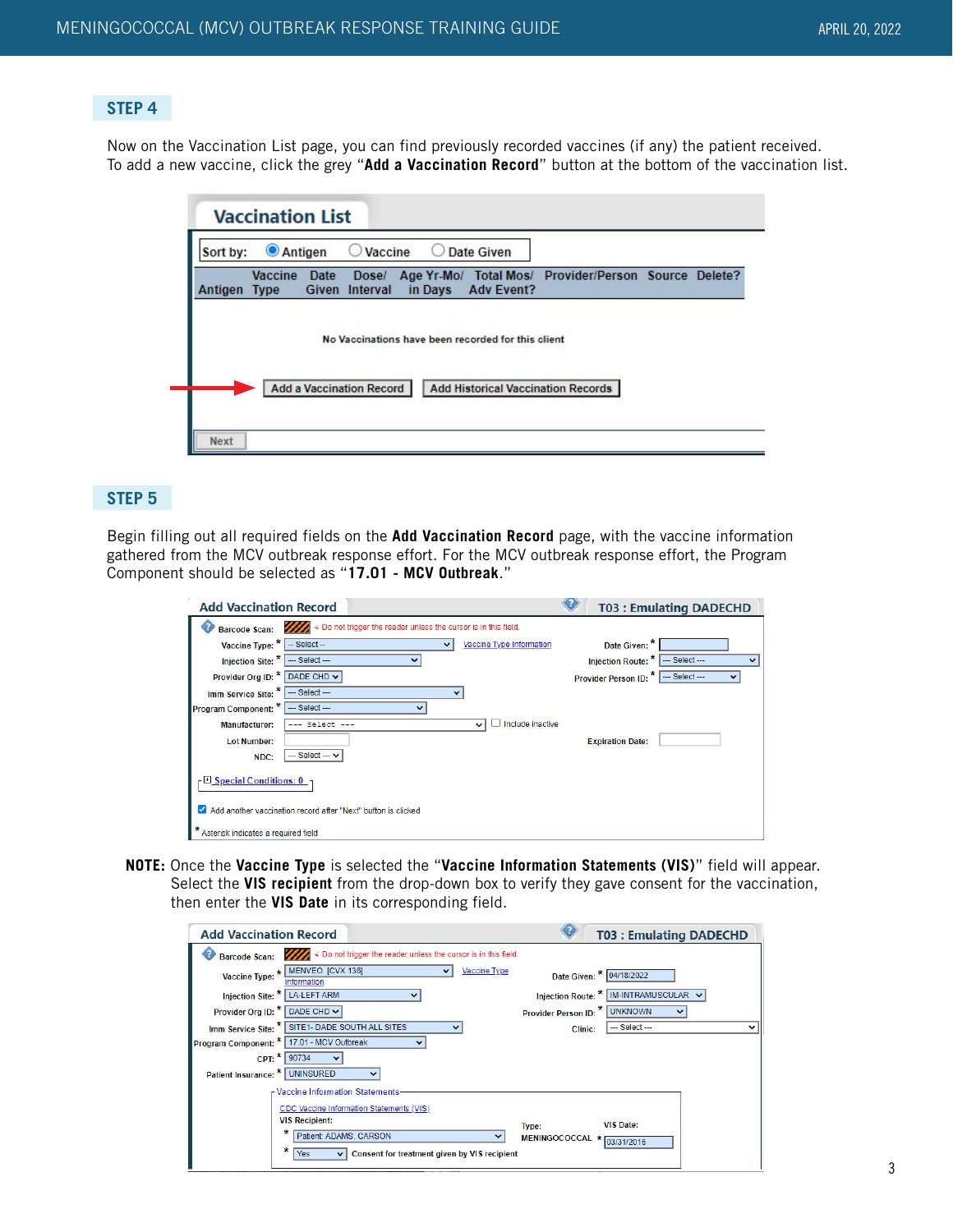# **STEP 6**

Once all the information is filled in, the next step is to select the vaccine from your inventory list displayed below the VIS field. To do this, click the "**Mfg/Lot**" drop-down box and select from the data listed, then click the grey "**Select**" button in the inventory records box to reduce your inventory count.

|                                                                                                                                      | Reduce inventory-on-hand count                                        |                                  |             |
|--------------------------------------------------------------------------------------------------------------------------------------|-----------------------------------------------------------------------|----------------------------------|-------------|
| Mfg/Lot: *                                                                                                                           | NOV-NOVARTIS PHARMACEUTICAL CO 01011 01/01/2025 $\blacktriangleright$ |                                  |             |
| Current inventory records for MENVEO $\quad \Box$                                                                                    |                                                                       | <b>Include Expired Inventory</b> |             |
| Click a "Select" button to indicate the inventory record to be reduced.<br>Click a "Hide" button to remove its row from the display. |                                                                       |                                  |             |
| <b>Service Site</b><br><b>Program Component</b>                                                                                      | Mfg/Lot#<br><b>Expiration Date On Hand</b><br><b>NDC</b>              | Qtv                              |             |
| SITE1- DADE SOUTH ALL SITES NOV 01011<br>17.01 - MCV Outbreak                                                                        | 01/01/2025<br>46028-0208-01                                           | 10<br>Select                     | <b>Hide</b> |

However, if the vaccine is not in your inventory because you adjusted it out for transfer purposes, uncheck the Reduce Inventory box and manually enter the vaccine information by selecting the drop-down fields.



# **STEP 7**

For the final step, click on the plus sign icon beside "**Special Conditions**" to expand the selection criteria.

| <b>El Special Conditions: 0</b>                                                                        | F <sup>□</sup> MCV Outbreak Risk Factors: 0<br>Select the item(s), if any, that are applicable to this vaccination.<br>$\star$ - Select ---<br>College or University Student<br>Immune compromised<br>Men who have sex with men<br>Outbreak - Other<br>People living with HIV |        |  |  |
|--------------------------------------------------------------------------------------------------------|-------------------------------------------------------------------------------------------------------------------------------------------------------------------------------------------------------------------------------------------------------------------------------|--------|--|--|
| Add another vaccination record after "Next" button is clicked<br>* Asterisk indicates a required field |                                                                                                                                                                                                                                                                               |        |  |  |
| <b>Next</b>                                                                                            | <b>Return to Vaccination List</b>                                                                                                                                                                                                                                             | Cancel |  |  |

Select "**MCV Outbreak**" as the Special Condition, then select any of the **Risk Factors** that may apply to the patient from the "**MCV Outbreak Risk Factors**" criteria field. You can select more than one risk factor by holding down the Ctrl key on your keyboard and clicking on the factors as needed.

| r <sup>□</sup> Special Conditions: 1<br>Select the item(s), if any, that are applicable to this vaccination.<br>$-$ Select $-$<br><b>HepA Outbreak</b><br>Hurricane Dorian Evacuee<br><b>MCV Outbreak</b><br>Partial Administration<br>Add another vaccination record after "Next" button is clicked<br>Asterisk indicates a required field | MCV Outbreak Risk Factors: 1<br>Select the item(s), if any, that are applicable to this vaccination.<br>$\star$ - Select -<br><b>College or University Student</b><br>Immune compromised<br>Men who have sex with men<br>Outbreak - Other<br>People living with HIV |        |
|---------------------------------------------------------------------------------------------------------------------------------------------------------------------------------------------------------------------------------------------------------------------------------------------------------------------------------------------|---------------------------------------------------------------------------------------------------------------------------------------------------------------------------------------------------------------------------------------------------------------------|--------|
| <b>Next</b>                                                                                                                                                                                                                                                                                                                                 | <b>Return to Vaccination List</b>                                                                                                                                                                                                                                   | Cancel |